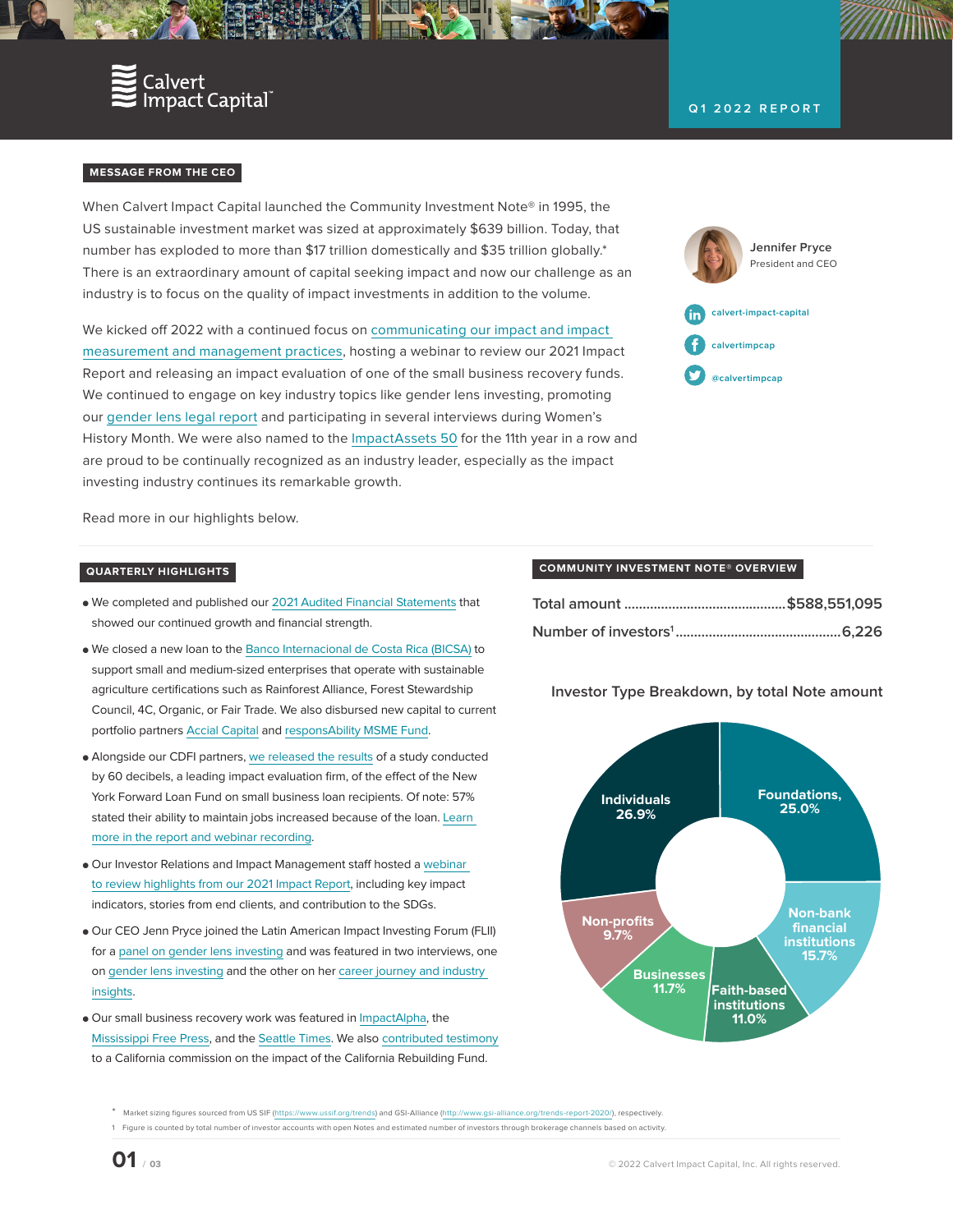

## **PORTFOLIO OVERVIEW**

New loans and investments originated<sup>3</sup> reflects quarterly activity only

| Total portfolio balance <sup>4</sup> \$490,859,714 |  |
|----------------------------------------------------|--|
| Total number of loans and investments 109          |  |
| Qtr/Qtr Change in portfolio, net  (\$12,079,556)   |  |
| Number of new loans and investments                |  |
| Total amount of new loans and investments          |  |





## **BORROWER SPOTLIGHT**



One of PACE Equity's projects is repurposing two former NASA buildings near Cleveland, Ohio, one into energy efficient apartments and the second into an energy efficient hotel. PACE Equity is financing upgrades to the building's envelope, plumbing, insulation, and thermal moisture protection.

#### **PACE Equity**

Property Assessed Clean Energy financing, or PACE financing, is low-cost capital used to make energy efficiency improvements to commercial buildings – office, multifamily, senior housing, hospitality, retail, and others – including efficient HVAC, lighting, windows, and roofing, as well as renewable energy such as solar. Our borrower PACE Equity provides this innovative source of financing for building developers and manages every step of the process, leveraging in-house energy engineering expertise to optimize the potential of every project. On average, PACE Equity's projects have reduced energy and operations costs by \$1 per square foot, a 50% improvement over baseline conditions, enabling energy and emissions reduction as well as cost savings.

Learn about PACE Equity in our [Borrower Spotlight,](https://calvertimpactcapital.org/resources/borrower-spotlight-pace-equity-funds-greener-commercial-buildings-in-the-us) and all our portfolio partners on [our portfolio list.](https://www.calvertimpactcapital.org/portfolio/list)

# **GEOGRAPHIC BREAKDOWN OF PORTFOLIO BALANCE<sup>5</sup>**

# **Total Portfolio Balance, by Country**



| <b>REGION</b>                  | $%$ OF<br>PORTFOLIO, NET |
|--------------------------------|--------------------------|
| Central & Western Asia         | 3.0%                     |
| Central America (incl. Mexico) | 195%                     |
| <b>Fast Asia &amp; Pacific</b> | 6.0%                     |
| Eastern Europe                 | 0.4%                     |
| Middle Fast & North Africa     | 34%                      |
| South America                  | 5.5%                     |
| South Asia                     | 76%                      |
| Sub-Saharan Africa             | 79%                      |
| US and Canada                  | 451%                     |
| Western Europe                 | 16%                      |
| <b>TOTAL</b>                   | 100%                     |

2 Loans and investments are categorized by a given primary sector, however the impact of the loans and investments may overlap many of the listed sectors.

3 A loan or other investment is counted as originated when a legally binding note or other applicable agreement has been signed and executed by the parties.

4 Portfolio balance consolidates assets of special purpose vehicle (SPV) structures controlled by Calvert Impact Capital, as well as foreign exchange (FX) adjustments.

5 Regional breakdown figures are as of 3/31/2022 and were updated on 6/21/2022. All figures are net of guarantees.